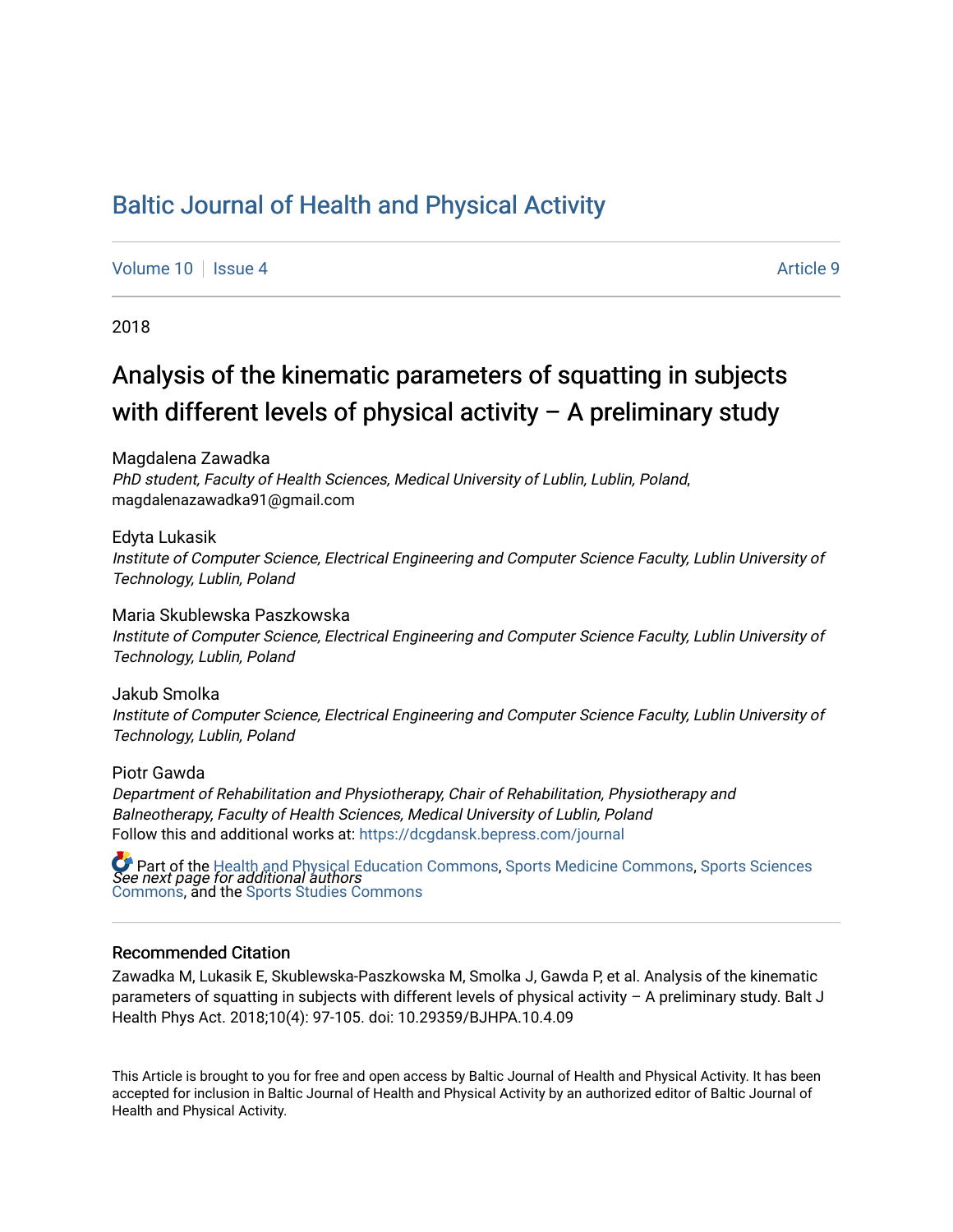## Analysis of the kinematic parameters of squatting in subjects with different levels of physical activity – A preliminary study

#### Authors

Magdalena Zawadka, Edyta Lukasik, Maria Skublewska Paszkowska, Jakub Smolka, Piotr Gawda, and Miroslaw Jablonski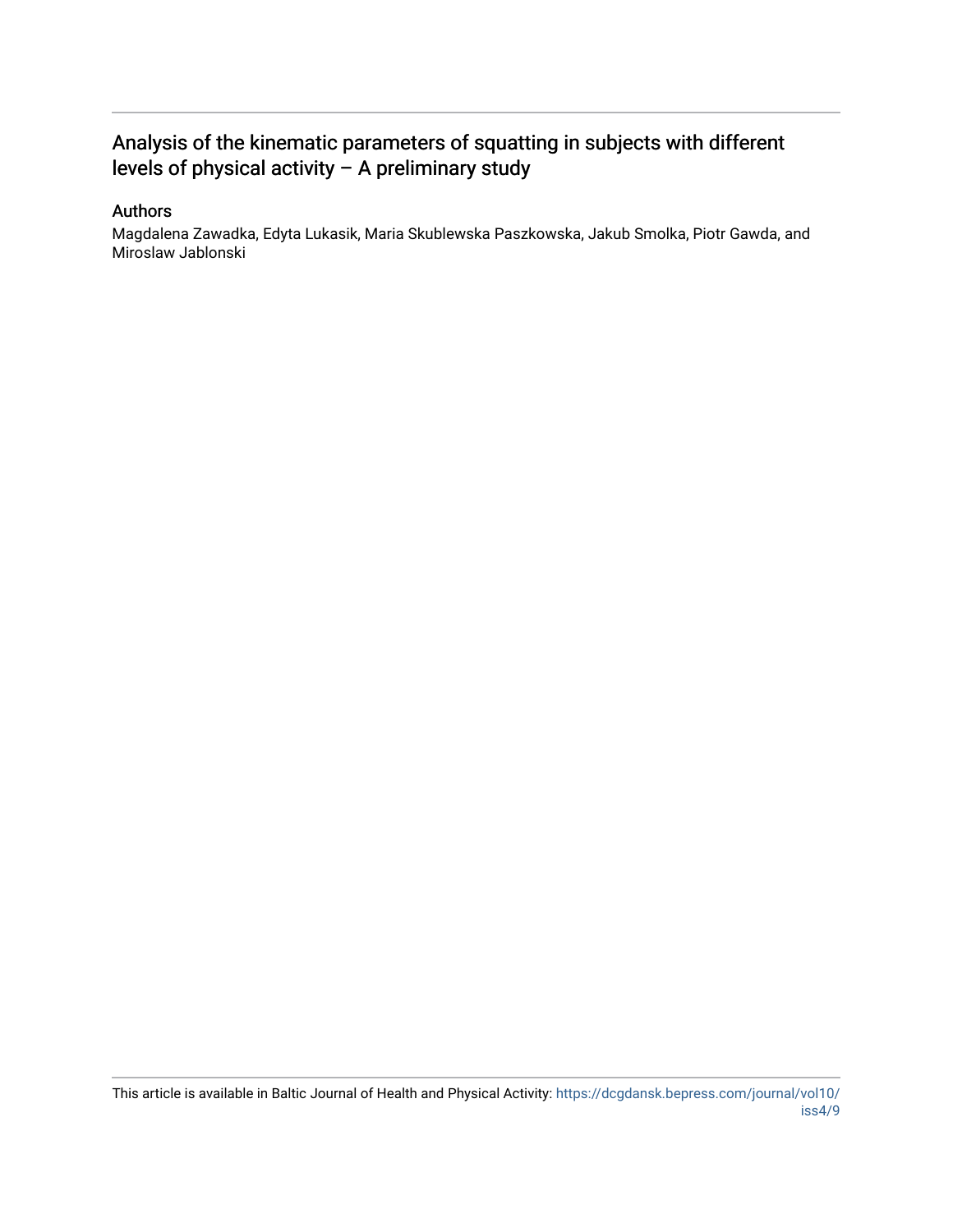# **Analysis of the kinematic parameters of squatting in subjects with different levels of physical activity – A preliminary study**

**Magdalena Zawadka1 ABDEF, Edyta Lukasik2 ABCD, Maria Skublewska-Paszkowska2 ABDE, Jakub Smolka2 AB, Piotr Gawda3 AF, Miroslaw Jablonski4 E**

<sup>1</sup> PhD student, Faculty of Health Sciences, Medical University of Lublin, Lublin, Poland

- 2 Institute of Computer Science, Electrical Engineering and Computer Science Faculty, Lublin University of Technology, Lublin, Poland
- <sup>3</sup> Department of Rehabilitation and Physiotherapy, Chair of Rehabilitation, Physiotherapy and Balneotherapy, Faculty of Health Sciences, Medical University of Lublin, Poland

4 Department of Rehabilitation and Orthopedics, II Faculty of Medicine with English Language Division, Medical University of Lublin, Poland

| abstract                     |                                                                                                                                                                                                                                                                                                                                                                                                                                                                                                                                                                               |
|------------------------------|-------------------------------------------------------------------------------------------------------------------------------------------------------------------------------------------------------------------------------------------------------------------------------------------------------------------------------------------------------------------------------------------------------------------------------------------------------------------------------------------------------------------------------------------------------------------------------|
| <b>Background:</b>           | Bipedal leg squat is a common rehabilitation exercise. It is used for evaluation of lower limb function<br>and pelvis and core stability. The aim of this study was a comparison of the lower limb, pelvis and spine<br>ranges of motion in subjects with different declared physical activity level during bipedal squat.                                                                                                                                                                                                                                                    |
| <b>Material and methods:</b> | Twenty healthy student-volunteers took part in this investigation. Based on the author's questionnaire,<br>they were divided into two groups: "higher" and "lower" physical activity level. Participants performed<br>a two-leg squat with maximal depth, and returned to the standing position. The tridimensional motion<br>of the ankle, knee, hip, pelvis and spine was analysed.                                                                                                                                                                                         |
| <b>Results:</b>              | During a bipedal squat the more active subjects demonstrate a greater ankle range of motion (42.585)<br>deg) and smaller pelvis (17.293 deg) and spine (40.228 deg) mobility in the sagittal plane than the<br>less active participants (33.819 deg, 29.178 deg and 63.279 deg respectively). The more active group<br>demonstrate a decreased motion of the ankle in the frontal plane $(4.173 \text{ deg}; 10.839 \text{ deg}, p = 0.006)$<br>and an increased motion of the hip in the transverse plane (39.765deg; 27.971 deg, $p = 0.035$ ) than<br>less the active one. |
| <b>Conclusions:</b>          | The level of activity can lead to different movement patterns during multi-joint exercises.                                                                                                                                                                                                                                                                                                                                                                                                                                                                                   |
| Kev words:                   | physical activity, kinematics, squat.                                                                                                                                                                                                                                                                                                                                                                                                                                                                                                                                         |

#### **article details**

|                               | Article statistics: Word count: 2,446; Tables: 3; Figures: 1; References: 30                                                                                                                                                                                                                                                                                                                                                                                                                                                                                                                                                                                                                                                                                                                                                                                  |  |  |  |  |  |
|-------------------------------|---------------------------------------------------------------------------------------------------------------------------------------------------------------------------------------------------------------------------------------------------------------------------------------------------------------------------------------------------------------------------------------------------------------------------------------------------------------------------------------------------------------------------------------------------------------------------------------------------------------------------------------------------------------------------------------------------------------------------------------------------------------------------------------------------------------------------------------------------------------|--|--|--|--|--|
|                               | Received: March 2018; Accepted: September 2018; Published: December 2018                                                                                                                                                                                                                                                                                                                                                                                                                                                                                                                                                                                                                                                                                                                                                                                      |  |  |  |  |  |
| <b>Full-text PDF:</b>         | http://www.balticsportscience.com                                                                                                                                                                                                                                                                                                                                                                                                                                                                                                                                                                                                                                                                                                                                                                                                                             |  |  |  |  |  |
| Copyright                     | © Gdansk University of Physical Education and Sport, Poland                                                                                                                                                                                                                                                                                                                                                                                                                                                                                                                                                                                                                                                                                                                                                                                                   |  |  |  |  |  |
| Indexation:                   | Celdes, Clarivate Analytics Emerging Sources Citation Index (ESCI), CNKI Scholar (China National Knowledge<br>Infrastructure), CNPIEC, De Gruyter - IBR (International Bibliography of Reviews of Scholarly Literature in<br>the Humanities and Social Sciences), De Gruyter - IBZ (International Bibliography of Periodical Literature in<br>the Humanities and Social Sciences), DOAJ, EBSCO - Central & Eastern European Academic Source, EBSCO -<br>SPORTDiscus, EBSCO Discovery Service, Google Scholar, Index Copernicus, J-Gate, Naviga (Softweco, Primo<br>Central (ExLibris), ProQuest - Family Health, ProQuest - Health & Medical Complete, ProQuest - Illustrata: Health<br>Sciences, ProQuest - Nursing & Allied Health Source, Summon (Serials Solutions/ProQuest, TDOne (TDNet),<br>Ulrich's Periodicals Directory/ulrichsweb, WorldCat (OCLC) |  |  |  |  |  |
| <b>Funding:</b>               | This research received no specific grant from any funding agency in the public, commercial, or not-for-profit<br>sectors.                                                                                                                                                                                                                                                                                                                                                                                                                                                                                                                                                                                                                                                                                                                                     |  |  |  |  |  |
| <b>Conflict of interests:</b> | Authors have declared that no competing interest exists.                                                                                                                                                                                                                                                                                                                                                                                                                                                                                                                                                                                                                                                                                                                                                                                                      |  |  |  |  |  |
| <b>Corresponding author:</b>  | Corresponding author: Magdalena Zawadka, Medical University of Lublin, Jaczewskiego 8 Street, 20-090 Lublin,<br>Poland; e-mail: magdalenazawadka91@gmail.com.                                                                                                                                                                                                                                                                                                                                                                                                                                                                                                                                                                                                                                                                                                 |  |  |  |  |  |
| <b>Open Access License:</b>   | This is an open access article distributed under the terms of the Creative Commons Attribution-Non-commercial<br>4.0 International (http://creativecommons.org/licenses/by-nc/4.0/), which permits use, distribution, and<br>reproduction in any medium, provided the original work is properly cited, the use is non-commercial and is<br>otherwise in compliance with the license.                                                                                                                                                                                                                                                                                                                                                                                                                                                                          |  |  |  |  |  |

**Authors' Contribution: A** Study Design **B** Data Collection **C** Statistical Analysis **D** Data Interpretation **E** Manuscript Preparation **F** Literature Search **G** Funds Collection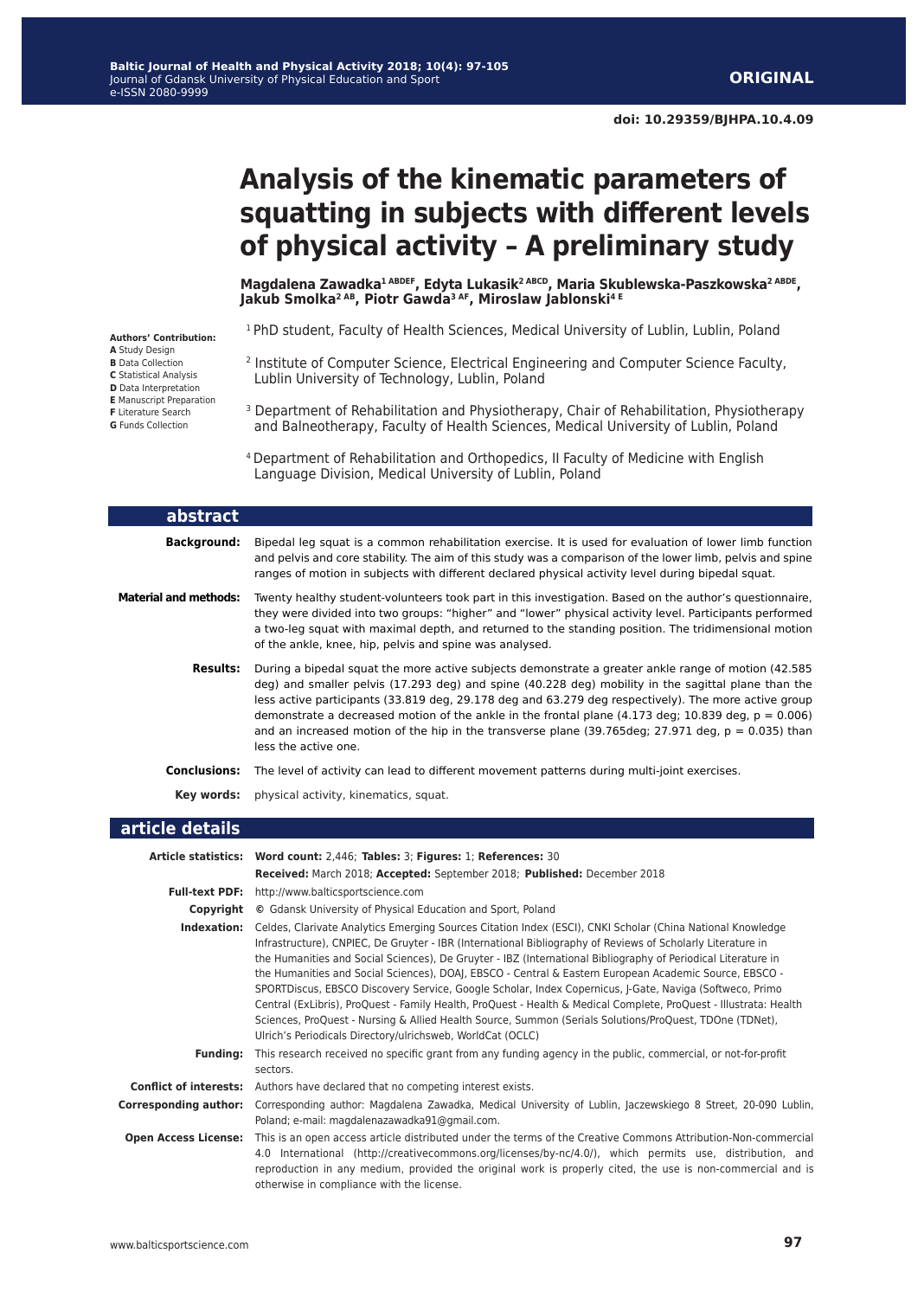### **introduction**

Closed kinetic chain exercises have become popular and strongly recommended for rehabilitation because they are believed to be safer than exercises in an open kinematic chain. Thus bipedal squats are one of the most common exercises in sport training and rehabilitation practice [1, 2]. They are known as functional, multi-joint tasks and are very important in recovery after lowerlimb injuries. They are used to strengthen the quadriceps and gluteal muscles [3]. These exercises are part of physical examination as a functional mobility test (4). They inform about the stability of the lumbo-pelvic complex. Loss of motor control in this area can lead to back disorders [5]. Several factors can cause compensation in lumbo-pelvic movement patterns. Joints of the lower limb, especially the hip, are involved in spinal function and may be involved in back pain. Recent evidence suggests that the role of the lower-limb joints lies in compensation for spinal dysfunction. However, lower-limb abnormalities could also lead to excessive spinal motion that lead to back pain [6, 7].

## **material and methods**

#### **participants**

The participants of this investigation were healthy student-volunteers. They were asked to define their weekly time spent on physical activities in hours per week. The activity levels were based on leisure time physical activity (sport and outdoor tasks like walking for pleasure, cycling to work and/or for pleasure) specified in the author's questionnaire based on questions included in the Minnesota Leisure-time Physical Activity Questionnaire [11]. According to the World Health Organisation (WHO) recommendations of physical activity for 18‒64-year-old persons, adults should increase their moderate-intensity physical activity to 300 minutes per week for additional health benefits [12]. Thus, participants were divided into two groups in this study. The first group consisted of those subjects who spent less than four hours per week on physical activity ( $n = 9$ ; 4 men and 5 women). The second group were participants who spent five hours (the 300 min recommended by WHO) or more on physical activity every week  $(n = 11; 5 \text{ men and } 6 \text{ women}).$ The group characteristics is presented in Table 1.

| Group         | Age (years) | Body length (cm) | Body weight (kg) | Number of<br>participants |
|---------------|-------------|------------------|------------------|---------------------------|
| "more" active | 22.17       | 173.67           | 67.10            |                           |
| "less" active | 23.67       | 172.00           | 62.33            |                           |

Table 1. Group characteristics

#### **bipedal squat**

Participants perform a two-leg squat with maximal depth and return to the standing position maintaining heel contact throughout the movement. For clinical practice, the squat depth and movement speed testing are not standardised. The squatting activity was conducted at the motion analysis laboratory at the Lublin University of Technology. Approval for this research was obtained from both the ethical committee at the Lublin University of Technology (No. 6/2015) and the ethical committee at the Medical University of Lublin (No. KE-0254/331/2015).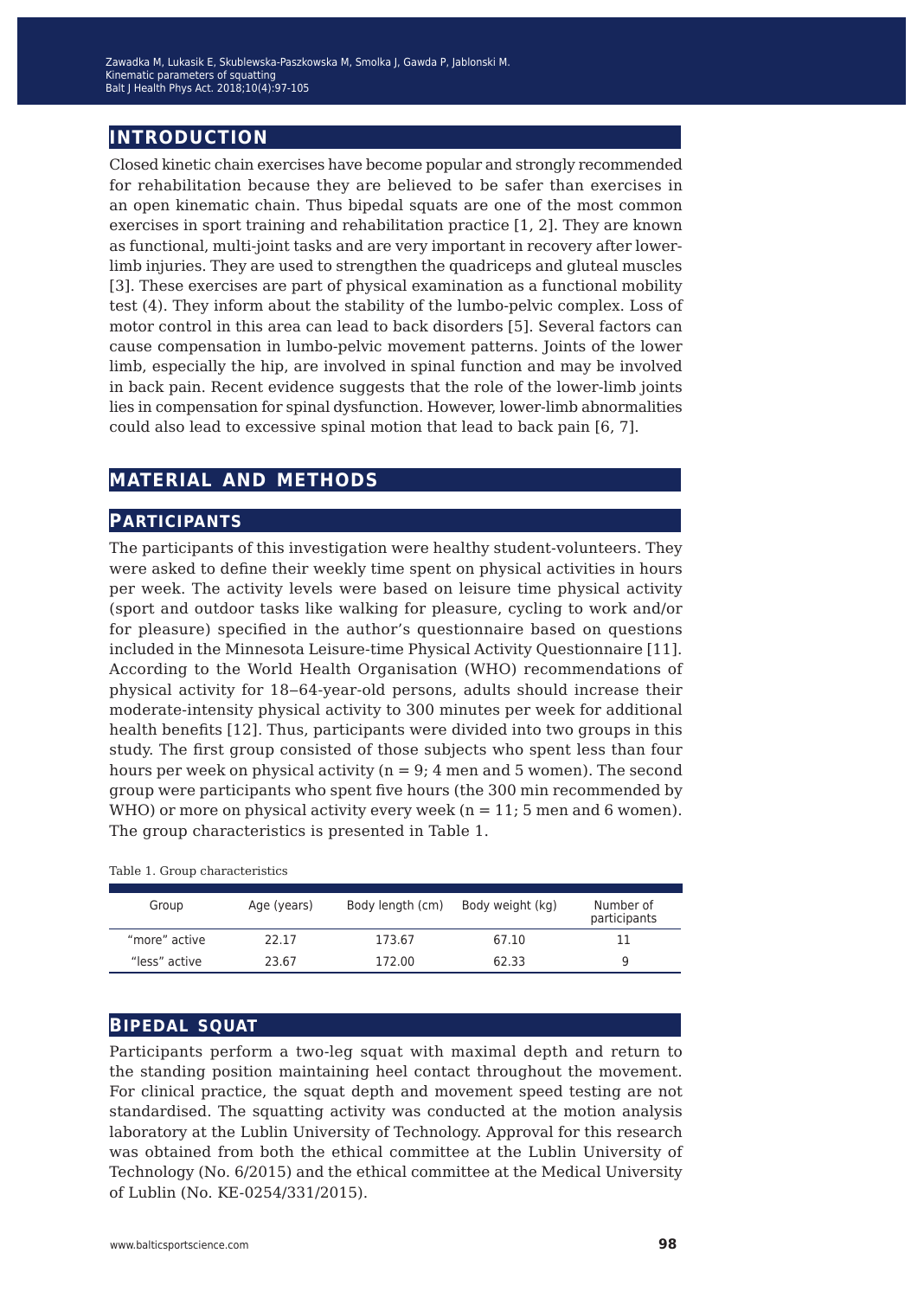In the initial position individuals had to stand with their feet at shoulder width, looking straight ahead. Their upper limbs were positioned parallel to the floor. Participants made a practice trial. After that, they performed a maximal twoleg squat, holding the squat position for 3 seconds. Then they returned to the staring position.

#### **data analysis**

We collected 3D kinematic data simultaneously with video data using an 8-camera Vicon 2.0 motion capture system (NIR T40S cameras) operating at 100 Hz. Thirty-nine retro-reflective markers were attached to specific anatomic landmarks. Joint centres were defined according to the Plugin-gait Model. We used the filtered marker trajectories to compute the 3D segment and joint angles using the Euler angle method in conjunction with the Nexus software (Vicon, OxfordMetrics). The sagittal plane was represented by the X axis, the frontal one on the Y axis and the transverse one on the Z axis. The ratio of the PSIS marker (posterior superior iliac spine) height during the maximal descent and during the initial standing position expressed in percentage was calculated to demonstrate the depth of the squat.

During a bipedal squat, the motion of the sagittal, frontal and transverse planes of the ankle, knee, hip, pelvis and spine was analysed. Angles were defined by means of the Plugin-gait Model. The ankle angle is a relative angle between the shank and the foot. The knee angle is defined as the angle between the thigh and the shank. The hip angle is the angle between the pelvis and the thigh. Positive values in this model's calculations mean flexion and ankle dorsiflexion, adduction, external rotation, pronation and the negative values of the mean motion in the opposite direction – extension and plantarflexion, abduction, internal rotation and supination. The pelvis angle was calculated as an absolute quantity of the angle between the pelvis and the laboratory coordinate system. Positive values mean forward tilt, elevation and left rotation, while negative values mean backward tilt, drop and right rotation. The spine angle was calculated as the angle between the thorax relative to the pelvis. Positive values mean flexion, side flexion to the left and left rotation, while negative values mean extension, side flexion to the right and right rotation. For joints, the total range of motion (ROM) was calculated as a difference of the maximal and minimal angle reached during the tasks. The Mann-Whitney U test was used for statistical analysis. The significance level was set at 0.05.

#### **results**

The height ratio of the PSIS (posterior superior iliac spine) marker during the maximal descent and maximal marker height in standing position expressed in percent is comparable for both groups (p>0.05) and amounts to 60%.

#### **sagittal plane**

More active participants demonstrated increased ankle ROM during a bipedal squat at 42.585 deg in comparison with the less active ones (33.819 deg). The hip and knee motions were comparable in both groups. The less active group had a greater pelvis and spine ROM during a bipedal squat than the more active persons, amounting to 29.178 deg and 63.279 deg for pelvis and spine respectively.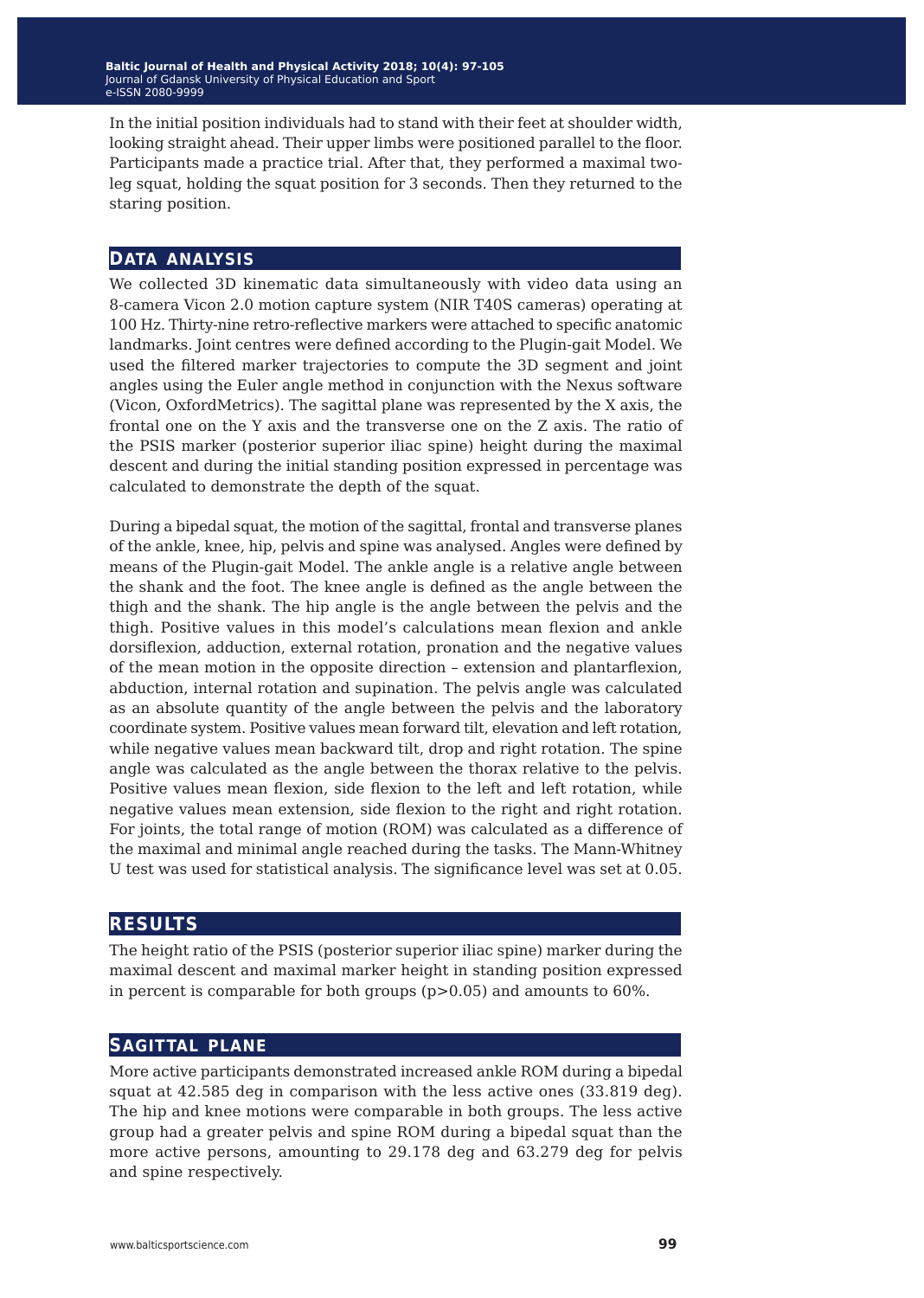The pelvis and spine ROM in the sagittal plane for the more active ones was 17.293 deg, and 40.228 deg for pelvis and spine respectively (Table 2).

|                   | Less active $n=9$ |           |         | More active $n=11$ |        | U Mann-Whitney test |  |
|-------------------|-------------------|-----------|---------|--------------------|--------|---------------------|--|
|                   | M                 | <b>SD</b> | M       | <b>SD</b>          | U      | P                   |  |
| Sagittal          |                   |           |         |                    |        |                     |  |
| Ankle_ROM         | 33.819            | 7.627     | 42.585  | 7.447              | 20.000 | 0.025               |  |
| Hip_ROM           | 105.904           | 10.362    | 107.060 | 8.995              | 46.000 | 0.790               |  |
| Knee_ROM          | 143.645           | 11.587    | 148.213 | 9.915              | 34.000 | 0.254               |  |
| Pelvis ROM        | 29.178            | 10.650    | 17.293  | 8.265              | 20.000 | 0.025               |  |
| Spine ROM         | 63.279            | 16.719    | 40.228  | 8.596              | 8.000  | 0.003               |  |
| Frontal           |                   |           |         |                    |        |                     |  |
| Ankle ROM         | 10.839            | 6.032     | 4.173   | 2.599              | 10.000 | 0.006               |  |
| Hip_ROM           | 11.081            | 3.115     | 9.869   | 3.100              | 34.000 | 0.438               |  |
| Knee ROM          | 25.370            | 10.095    | 28.655  | 6.868              | 34.000 | 0.433               |  |
| Pelvis ROM        | 6.271             | 4.278     | 4.686   | 1.447              | 34.000 | 0.433               |  |
| Spine ROM         | 7.438             | 3.524     | 6.551   | 2.514              | 32.000 | 0.505               |  |
| <b>Transverse</b> |                   |           |         |                    |        |                     |  |
| Ankle ROM         | 41.564            | 19.150    | 28.059  | 7.241              | 26.000 | 0.148               |  |
| Hip_ROM           | 27.271            | 7.473     | 39.765  | 13.133             | 18.000 | 0.035               |  |
| Knee_ROM          | 35.237            | 15.969    | 42.191  | 11.114             | 26.000 | 0.148               |  |
| Pelvis ROM        | 8.601             | 4.971     | 5.687   | 1.525              | 22.000 | 0.076               |  |
| Spine ROM         | 7.442             | 5.540     | 5.312   | 3.438              | 26.000 | 0.230               |  |

Table 2. Bipedal squat – sagittal, frontal and transverse planes range of motion (deg)

*M – mean; SD – standard deviation; U – Mann-Whitney test; P – P-value*

Interestingly, we have found that the main difference in pelvic motion was observed in minimal values (backward tilt) achieved during a squat not in maximal values (forward tilt), (Table 3). Less active participants reached  $-4.055$  versus 5.188 deg as an minimal value ( $p = 0.048$ ). More active participants had more flexed spine (maximal value) during a squat than the less active ones (46.525 versus 28.200 deg,  $p = 0.006$ ). During a squat, the more active persons held the pelvis anteriorly (or forward) tilted, the less active ones first tilted it forward and then backward and again forward during the return from the squat position (Fig. 1).

#### **frontal plane**

There was a significant difference between groups in the ankle frontal plane motion. The less active subjects had more ROM in this plane than the more active participants (10.839 deg versus 4.173 deg,  $p = 0.006$ ). The motion of other joints in this plane was comparable in both groups.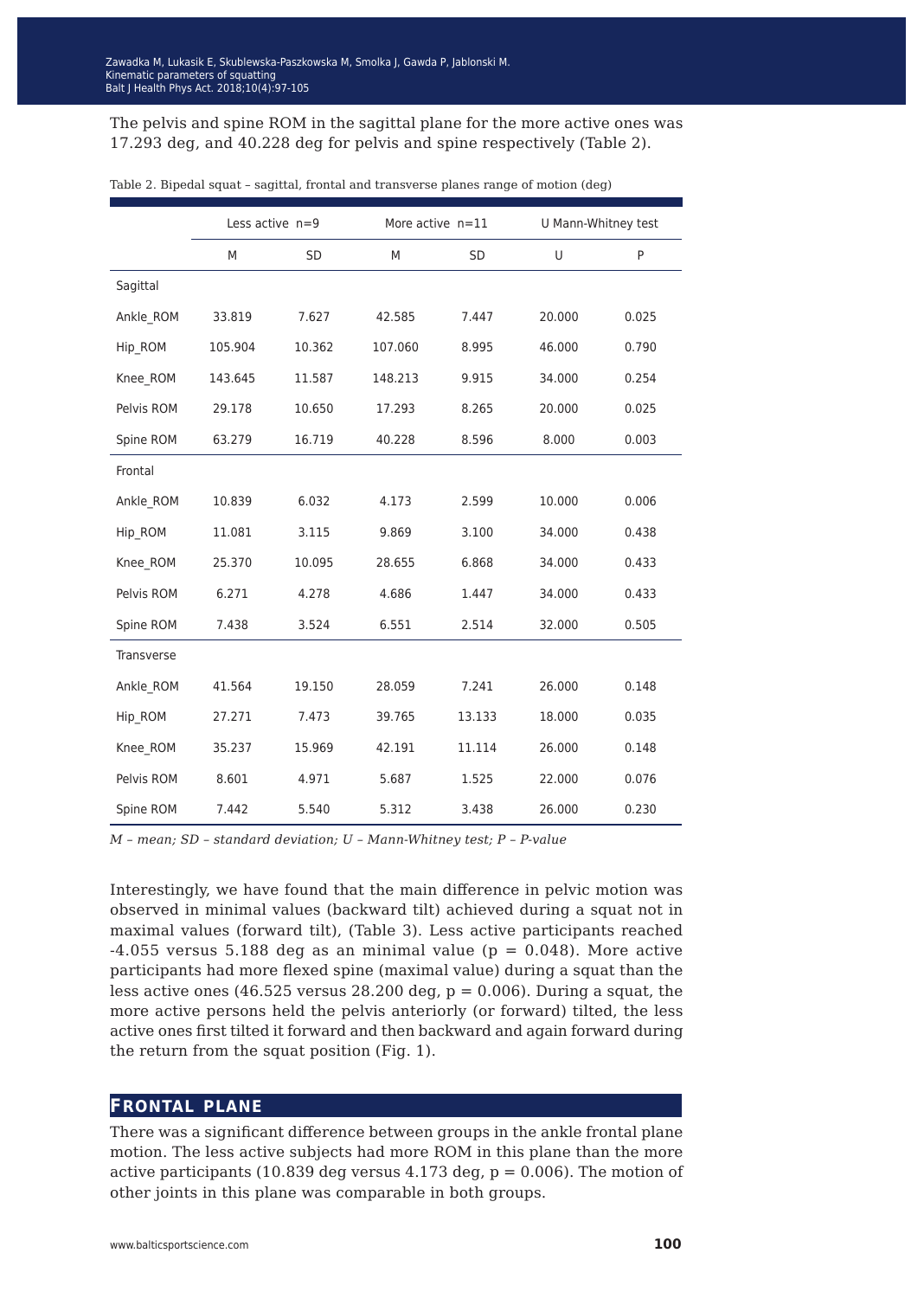### **transverse plane**

In the transverse plane the less active participants had less ROM of the hip than the more active ones (27.971 deg versus 39.765 deg,  $p = 0.035$ ). There were no other significant differences in this plane between groups.

|            | M         | <b>SD</b> | M         | <b>SD</b> | U      | P     |
|------------|-----------|-----------|-----------|-----------|--------|-------|
| pelvis min | 5.188     | 4.008     | $-4.055$  | 9.370     | 23,000 | 0.048 |
| pelvis max | 22.481    | 6.729     | 25.123    | 9.290     | 41.000 | 0.543 |
| spine min  | $-12.027$ | 6.466     | $-16.754$ | 7.159     | 26,000 | 0.130 |
| spine max  | 28,200    | 6.200     | 46.525    | 14.641    | 11.000 | 0.006 |

Table 3. Peak pelvis angles (minimal and maximal) achieved during a squat

*Positive values mean forward pelvis tilt and spine flexion and negative values mean backward pelvic tilt and spine extension.*

*M – mean; SD – standard deviation; U – Mann-Whitney test; P – P-value*



Fig. 1. Averages of the joints angles of every 20 percent of movement time. Error bars (singlesided) represent standard deviation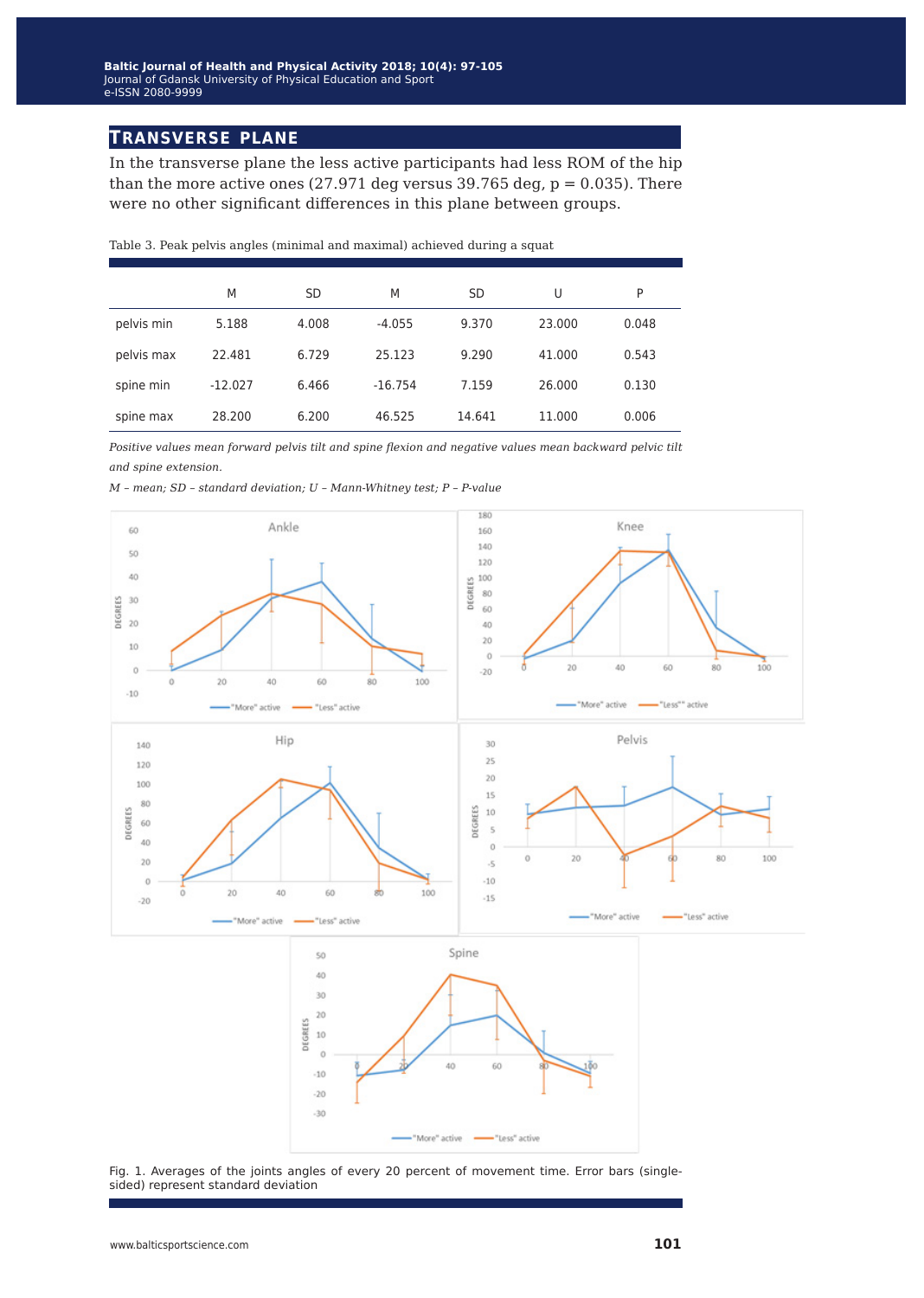## **discussion**

#### **sagittal plane**

The aim of this study was a comparison of the lower limb, pelvis and spine ranges of motion in subjects with different physical activity level. Preserving an optimal range of motion is one of the purposes of physical activity. The squat is defined as a sitting posture with dorsiflexed ankles, a deeply flexed knee and hip and is one of the multiple joint movements performed in a closed kinetic chain [2]. The ankle plays an important role in the closed kinematic chain during the deep squat. Ankle dorsiflexion is significantly associated with squat depth [13] and deep squatting posture [14]. As Macrum et al. report [15], the compensatory changes associated with limiting ankle-dorsiflexion motion may have clinical relevance as decreased knee flexion or increased knee valgus. Decreased dorsiflexion has implications for the body posture [15]. In contrast to Macrum's findings, we did not observe differences in the motion of the knee in the sagittal plane, nor in the hip motion.

If ankle mobility is decreased, people may use the trunk flexion strategy to achieve the desired squat depth and move their centre of gravity forward to stay balanced. This strategy may contribute to an increase in lumbar stress due to more shear forces transferred to passive tissues [16, 17]. That is why we believe that range-of-motion limitations in one segment of a closed kinematic chain contribute to compensatory increases in one or more joints to maintain the functional value of the movement task. Interestingly, more active subjects use a motor pattern with increased ankle range of motion and decreased spine and pelvis ROM. The limited ankle-dorsiflexion range of motion may result from gastrocnemius and soleus tightness. More active persons may have more stretched Achilles tendons and for this reason a greater range of ankle motion. Moreover, they may also have a more stable lumbo-pelvic complex with improved proprioception abilities. Altered lumbosacral proprioception and postural control are common in persons suffering from low back pain [18]. Because the depth of the squat in both groups was similar, it was inferred that the deficit of ankle motion is compensated by spine and pelvis motion to provide an optimal squat depth. We investigated young healthy persons, so that compensation is probably possible because of the lack of low back dysfunction. However, repetition of that movement pattern could lead to lumbar passive tissue injuries.

It is interesting to note that the less active group tilted their pelvis backwards during a squat, when the more active one held it anteriorly tilted throughout the whole movement. When the pelvis is tilted backwards, it causes more flexion of the spine. This result can be explained by the better squat technique of the more active participants, who keep their trunk more straight. The present findings seem to be consistent with other research, which found that restricted squat (knees are not allowed beyond toes) leads to a more flexed trunk posture, which in turn leads to increased stresses in the back [19]. The restriction in our study seems to be natural and results from limited ankle dorsiflexion, which does not allow the knees to go beyond the toes.

#### **frontal plane**

We have noted increased ankle motion in the frontal plane in the less active persons. This can suggest that the limited motion of the ankle in the sagittal plane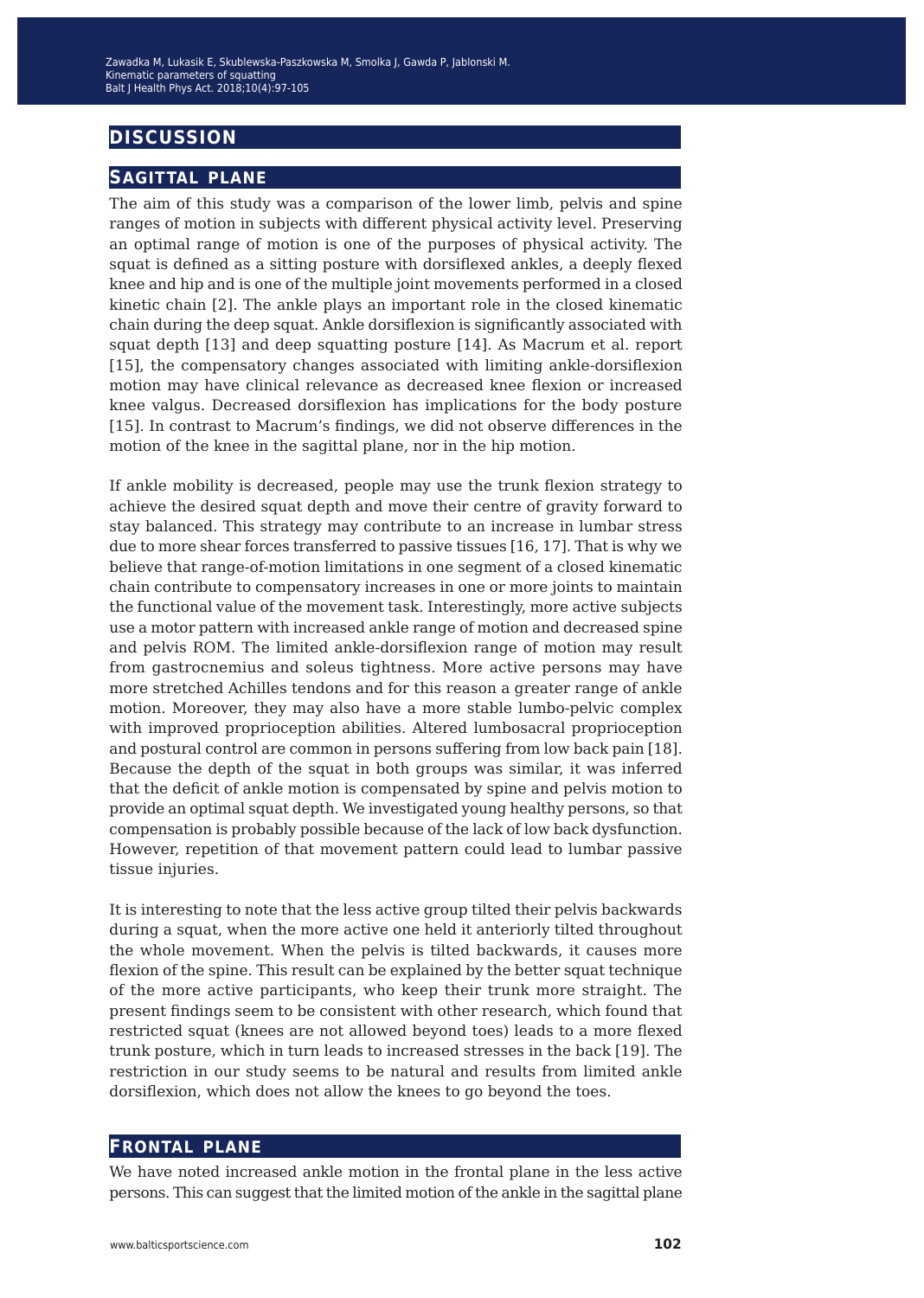contributes to the increased motion in the frontal plan. Previous researchers suggested that limited ankle dorsiflexion contributes to excessive rear-foot pronation and calcaneal eversion [20, 21]. The more frontal plane motion can be a result of compensation.

#### **transverse plane**

In the transverse plane the more active participants demonstrated increased motion of hips. We had expected more differences in knee rotation or in the hip adduction/abduction motion. Greater hip adduction and knee mediolateral displacement are related with poor squat technique [22]. However, no significant differences were found between groups in these respects. The increased transverse plane motion may be related to more external rotation. We are of the opinion that it is part of the movement pattern that allows keeping the trunk in a more straight position.

Physical activity is one of the strongest health determinants [18]. However, the relationship between the physical activity level and motor skills or the range of motion of the joints remains unclear. Blaes et al. [23] investigated physical activity using accelerometry and physical performance assessed by means of EUROFIT tests in children. They found no relationship between physical activity and physical performance [23]. Ronsky et al. [24] suggest that the level of physical activity does not have a significant effect on the maximal ankle joint range of motion in the gait of elderly people [24]. Wrotniak et al. [25] indicate that motor proficiency is positively associated with physical activity and inversely associated with sedentary activity in children [25]. In our study, the declared physical activity level seems to be related to the range of motion of the ankle, spine and pelvis in the sagittal plane as well as ankle frontal plan motion and hip rotation, but these results need confirmation in further studies using more accurate tools.

Previous studies have shown that squat exercises are useful for motor learning/ control or strengthening evaluation in clinical practice and sport training [26, 27]. It may be interesting for further research whether or not there is any correlation between pelvic-spine mobility and the range of motion of lowerlimb joints during activities in a closed kinematic chain in reference to physical activity level. It seems to be clear that, as part of one chain, elements are related and thus dysfunction in one of them results in compensatory changes in another.

#### **limitation**

There are a few limitations in this work. First of all, division into "more" and "less" active participants is based on the authorial survey questionnaire. Because of that, these results need confirmation in broader research using objective tools or at least more reliable objective questionnaires. In our investigation, we measure the range of motion only during the exercise (squat) as a "functional range of motion"; we do not measure mobility in other positions, more isolated for each joint. According to Dill et al. [28], compared with nonweight-bearing passive measures, ankle-dorsiflexion ROM during the weight-bearing exercises may better identify those at risk for dysfunctional movement patterns during functional tasks. Further investigations in this direction can clarify if the difference in motion was due to compensation or other reasons like technique pattern.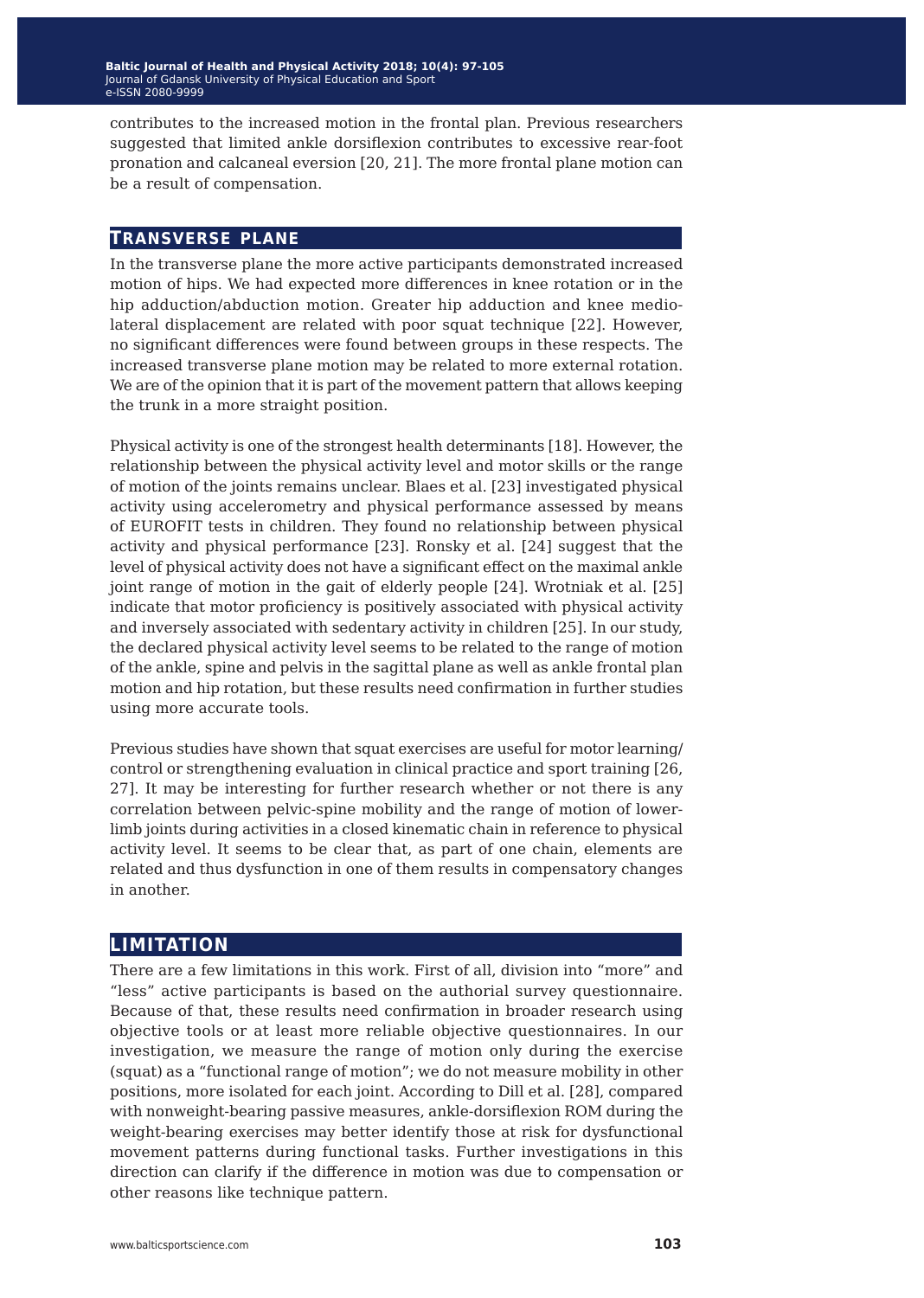Moreover, our research has a small sample, without division by sex. Previous studies reported that there are differences in movement patterns between sexes [29, 30]. Comparison between sexes can probably clarify our results. All the same, we consider that the influence of physical activity level on kinematic parameters, such as range of motion, may be very important and needs to be explored further.

### **conclusions**

In comparison to less active subjects, more active participants demonstrate increased ankle ROM and decreased spine and pelvis ROM in the sagittal plane during a squat. They also demonstrate decreased motion of the ankle in the frontal plane and increased motion of the hip in the transverse plane compared to the less active equivalents. The level of activity can lead to different movement patterns during multi-joint exercises. The relationship between physical activity level and exercise performance needs further exploration.

#### **references**

- [1] Dawson SJ, Herrington L. Improving single-legged–squat performance: comparing 2 training methods with potential implications for injury Prevention. J Athl Train. 2015 Sep;50(9):921-9. [https://doi.](https://doi.org/10.4085/1062-6050-50.9.03) [org/10.4085/1062-6050-50.9.03](https://doi.org/10.4085/1062-6050-50.9.03)
- [2] Schoenfeld BI. Squatting kinematics and kinetics and their application to exercise performance. J Strength Cond Res Natl Strength Cond Assoc. 2010 Dec;24(12):3497-506. [https://doi.org/10.1519/](https://doi.org/10.1519/JSC.0b013e3181bac2d7) [JSC.0b013e3181bac2d7](https://doi.org/10.1519/JSC.0b013e3181bac2d7)
- [3] Richards J, Thewlis D, Selfe J, Cunningham A, Hayes C. A biomechanical investigation of a singlelimb squat: implications for lower extremity rehabilitation exercise. J Athl Train. 2008;43(5):477-82. <https://doi.org/10.4085/1062-6050-43.5.477>
- [4] Minick KI, Kiesel KB, Burton L, Taylor A, Plisky P, Butler RJ. Interrater reliability of the functional movement screen. J Strength Cond Res. 2010 Feb;24(2):479-86. [https://doi.org/10.1519/](https://doi.org/10.1519/JSC.0b013e3181c09c04) [JSC.0b013e3181c09c04](https://doi.org/10.1519/JSC.0b013e3181c09c04)
- [5] Panjabi MM. A hypothesis of chronic back pain: ligament subfailure injuries lead to muscle control dysfunction. Eur Spine J. 2006 May;15(5):668-76. <https://doi.org/10.1007/s00586-005-0925-3>
- [6] McGregor AH, Hukins DWL. Lower limb involvement in spinal function and low back pain. J Back Musculoskelet Rehabil. 2009;22(4):219-22.<https://doi.org/10.3233/BMR-2009-0239>
- [7] Hwang S, Kim Y, Kim Y. Lower extremity joint kinetics and lumbar curvature during squat and stoop lifting. BMC Musculoskelet Disord. 2009;10:15. <https://doi.org/10.1186/1471-2474-10-15>
- [8] Ghaderpanahi M, Fakhrzadeh H, Sharifi F, et al. Association of Physical Activity with Risk of Type 2 Diabetes. Iran J Public Health. 2011 Mar 31;40(1):86-93.
- [9] Henson J, Yates T, Biddle SJH, et al. Associations of objectively measured sedentary behaviour and physical activity with markers of cardiometabolic health. Diabetologia. 2013 May 1;56(5):1012-20. <https://doi.org/10.1007/s00125-013-2845-9>
- [10] Kyu HH, Bachman VF, Alexander LT, et al. Physical activity and risk of breast cancer, colon cancer, diabetes, ischemic heart disease, and ischemic stroke events: systematic review and dose-response meta-analysis for the Global Burden of Disease Study 2013. BMJ. 2016 Aug 9;354:i3857. [https://doi.](https://doi.org/10.1136/bmj.i3857) [org/10.1136/bmj.i3857](https://doi.org/10.1136/bmj.i3857)
- [11] Pereira MA, FitzerGerald SJ, Gregg EW, et al. A collection of Physical Activity Questionnaires for health-related research. Med Sci Sports Exerc. 1997 Jun;29(6 Suppl):S1-205.
- [12] WHO. Physical Activity and Adults. [http://www.who.int/dietphysicalactivity/factsheet\\_adults/en/](https://doi.org/10.1515/hukin-2015-0007)
- [13] Kim S-H, Kwon O-Y, Park K-N, Jeon I-C, Weon J-H. Lower extremity strength and the range of motion in relation to squat depth. J Hum Kinet. 2015 Jan 1;45(1).<https://doi.org/10.1515/hukin-2015-0007>
- [14] Kasuyama T, Sakamoto M, Nakazawa R. Ankle joint dorsiflexion measurement using the deep squatting posture. J Phys Ther Sci. 2009;21(2):195-9. <https://doi.org/10.1589/jpts.21.195>
- [15] Macrum E, Bell DR, Boling M, Lewek M, Padua D. Effect of limiting ankle-dorsiflexion range of motion on lower extremity kinematics and muscle-activation patterns during a squat. J Sport Rehabil. 2012 May 1;21(2):144-50.<https://doi.org/10.1123/jsr.21.2.144>
- [16] Lee T-S, Song M-Y, Kwon Y-J. Activation of back and lower limb muscles during squat exercises with different trunk flexion. J Phys Ther Sci. 2016 Dec;28(12):3407-10. <https://doi.org/10.1589/jpts.28.3407>
- [17] Yavuz HU, Erdağ D, Amca AM, Aritan S. Kinematic and EMG activities during front and back squat variations in maximum loads. J Sports Sci. 2015;33(10):1058-66. [https://doi.org/10.1080/0264041](https://doi.org/10.1080/02640414.2014.984240) [4.2014.984240](https://doi.org/10.1080/02640414.2014.984240)
- [18] Sirard JR, Pate RR. Physical activity assessment in children and adolescents. Sports Med Auckl NZ. 2001;31(6):439-54.<https://doi.org/10.2165/00007256-200131060-00004>